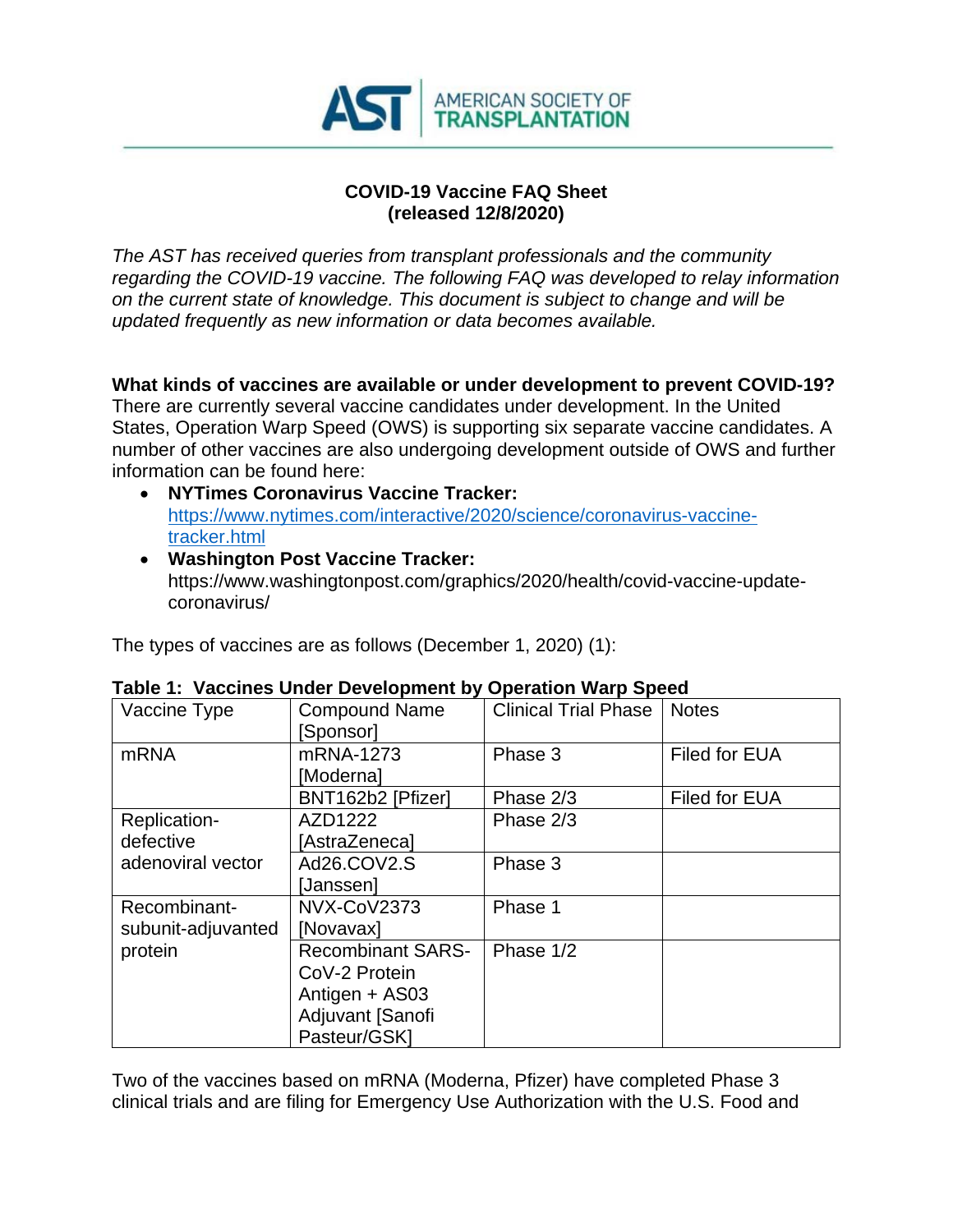Drug Administration (FDA). They have a 2-dose vaccination schedule and require cold storage.

## **When will these vaccines become available to transplant recipients?**

Both Pfizer and Moderna vaccines have filed for Emergency Use Authorization (EUA) (Current: December 4, 2020). Following EUA approval, limited COVID-19 vaccine doses may be available this calendar year. It is anticipated that supply will increase substantially in early to mid 2021.

Currently the CDC Advisory Committee on Immunization Practices (ACIP) are considering the following groups for early vaccination in a phased distribution (2, 3):

- Healthcare personnel
- Residents of long-term care facilities
- People at high risk for severe COVID-19 illness due to underlying medical conditions
- People 65 years and older
- Workers in essential and critical industries

# **Figure 1: Current Prioritization by Advisory Committee on Immunization Practices**

# **Work Group Proposed Interim Phase 1 Sequence**



Transplant recipients may fall under "people at high risk for severe COVID-19 due to underlying medical conditions." States are allowed to define their own prioritization scheme which may affect how priority is determined and differ state by state. Although

recipients may be included in groups for earlier vaccination.

the exact timing and availability of vaccines are unknown, it is anticipated that transplant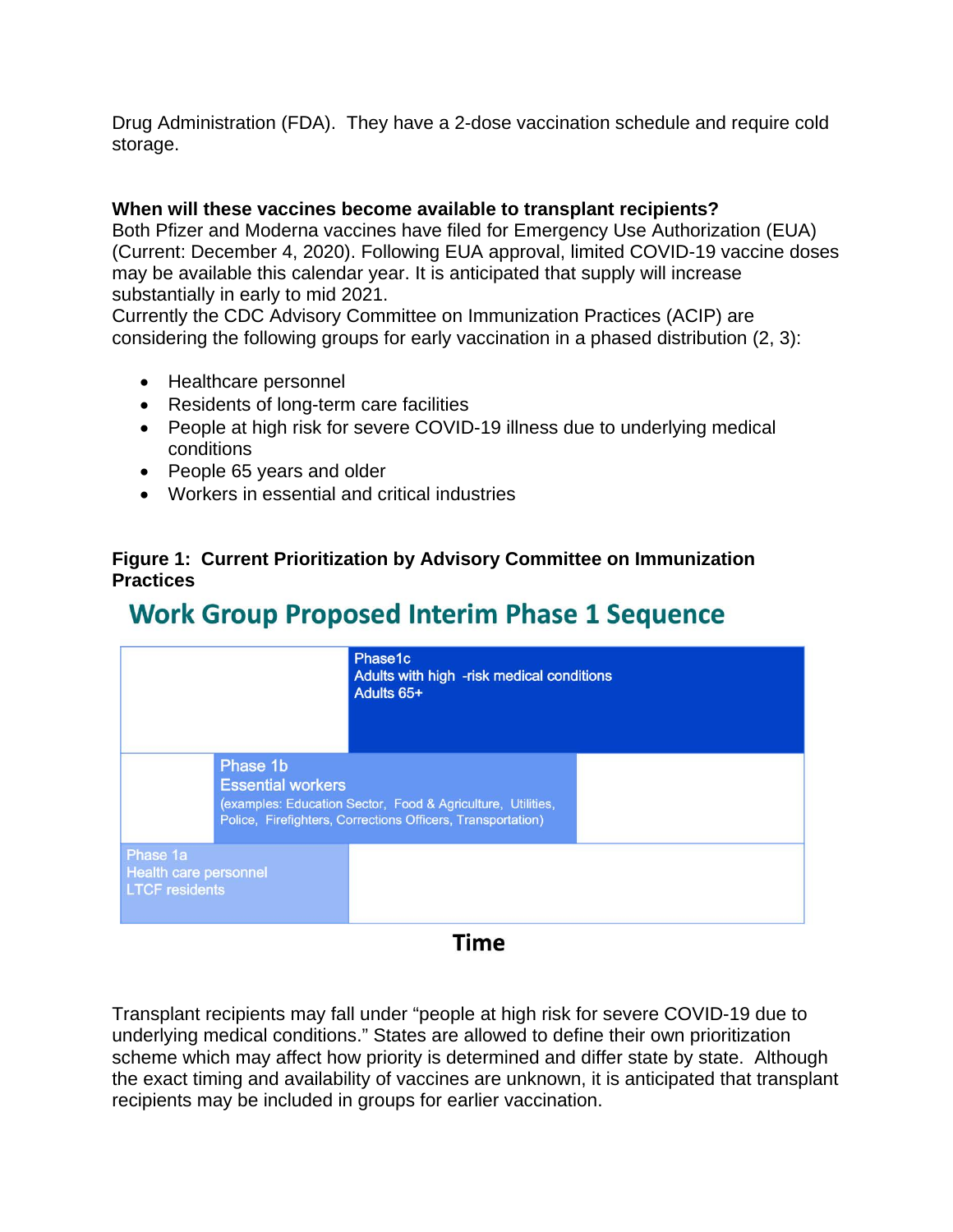### **What is known about the safety of these vaccines?**

The unprecedented speed of the vaccine development has been built upon prior research conducted in previous coronaviruses as well as vaccine approaches for other novel viruses. Rigorous standards for safety were set forth by the FDA in June 2020, and all vaccine candidates must meet safety and effectiveness standards.

Although there are no licensed mRNA vaccines in the United States, they have been studied for decades for cancer and other infectious diseases. The safety profile of the mRNA SARS-CoV-2 vaccines administered to over 70,000 participants has not revealed any significant concerns at a median of 2 months follow up. The mRNA SARS-CoV-2 vaccines, similar to other common vaccines, are noted to cause fevers, muscle aches, and headaches; most are mild to moderate in severity, but some may be severe enough to briefly limit activities and typically resolve within 1-2 days. At this time, given the available data and that with other vaccines, the vast majority of serious side effects, if any, are noted in the first few days after vaccinations, we do not expect that there will be significant side effects reported beyond the early post vaccination period.

The safety of mRNA vaccines is still under investigation in solid organ transplant recipients. Expert opinion is that based on their mechanism of action, they are unlikely to trigger rejection episodes, but more data will be needed in transplant recipients.

The safety of other candidate vaccines will be updated as they get closer to emergency use authorization by updating this document.

#### **How effective are these vaccines in transplant recipients?**

The Pfizer and Moderna mRNA vaccines have data in immunocompetent people showing 94.1-95% efficacy in preventing infection COVID-19; vaccine efficacy appears similar in patients older than 65 years of age compared to younger patients. Data also suggest that when breakthrough infection occurs, disease is generally mild, showing the vaccines are also effective in preventing severe disease. Data regarding the durability of vaccine titers are still being gathered although it currently appears that antibody titers persist for at least 4 months (4).

The effectiveness of COVID-19 vaccines will need to be further studied in the solid organ transplant recipient. Solid organ transplant recipients may have generally lower antibody responses than those without transplants. Likewise, waning titers to other routine vaccines are well documented after transplantation. Lastly, patients vaccinated pre-transplant, may have reduced protection post-transplant, particularly if therapies that reduce B –cell function (e.g. rituximab) are utilized.

## **When should a transplant recipient or candidate receive these vaccines?**

The immunogenicity and efficacy of COVID-19 vaccines are unknown in transplant recipients. However, based on previous vaccination guidelines for solid organ transplant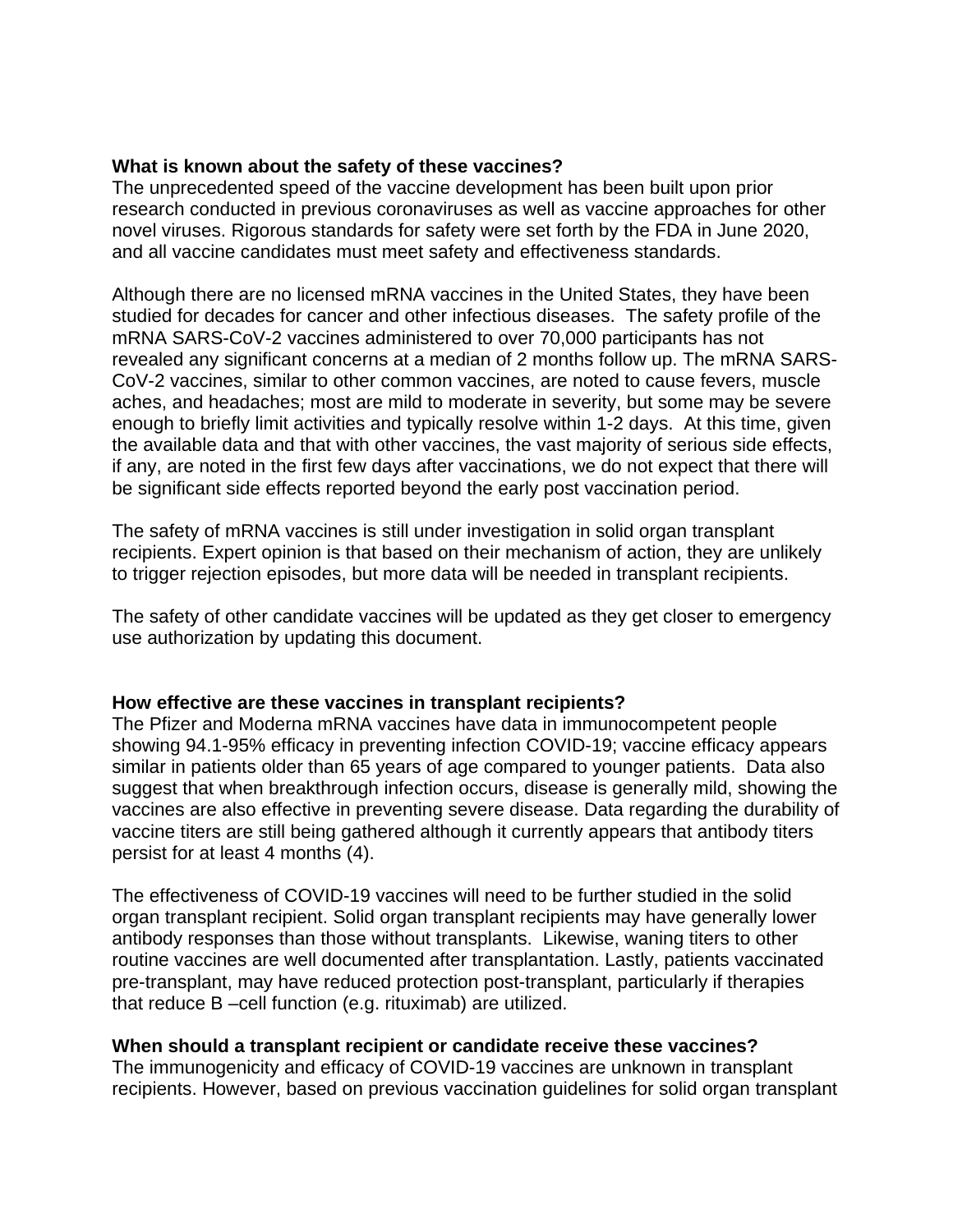recipients, it is recommended that all transplant candidates and their household members receive vaccination when it becomes available. Ideally, transplant candidates should be targeted for vaccination while they are awaiting transplant. In general, vaccines are recommended more than 2 weeks prior to transplantation, or starting at 1- 6 months after transplantation(5).

## **Can a transplant recipient still receive the vaccine even if they have had COVID-19?**

The current guidance is that everyone receives the vaccine, irrespective of past COVID-19 infection or prior evidence of humoral immunity. There are case reports of immunosuppressed patients developing COVID-19 reinfection (6), suggesting lack of appropriate immune response or waning immunity after the first infection.

## **Are there other things that transplant recipients need to consider about the vaccine?**

Weighing the risks and benefits of getting vaccinated is important. While data are currently lacking specific to the vaccine in transplant recipients, it is reasonable to anticipate that vaccination will offer benefit. Likewise, transplant recipients appear to have clinically worse outcomes from SARS-CoV-2 infection compared to non-transplant recipients due to comorbidities or immunosuppression (7). Thus, the benefits of vaccination outweigh any theoretical risks especially in countries where SARS-CoV-2 transmission continues at a high level. The transplant community is encouraged to collect data with regards to vaccination in order to inform future recommendations.